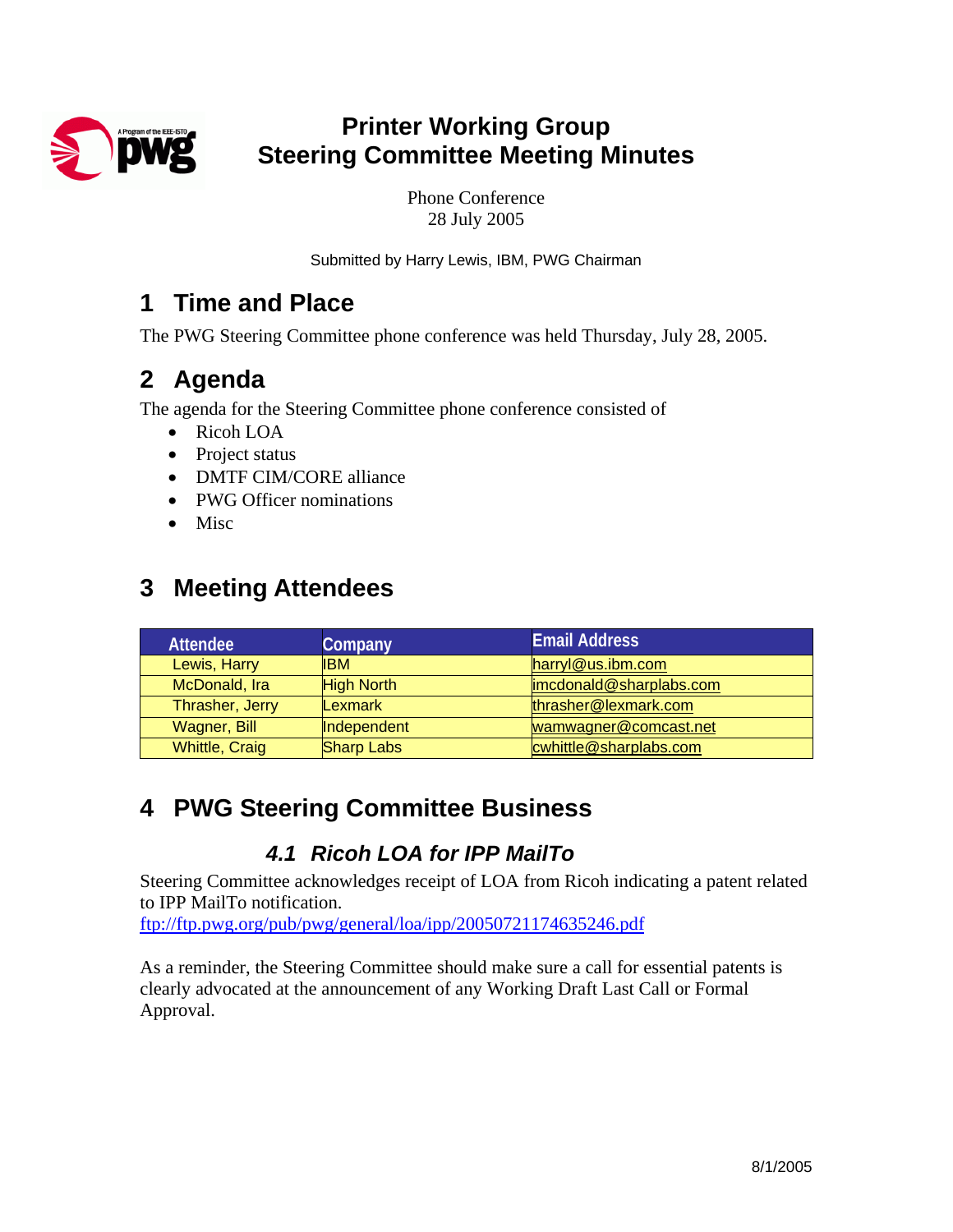

#### *4.2 Port Mon MIB*

Reordering of objects in the Port Mon MIB discussed but this issue needs to be decided on the PMP reflector, not in SC meeting.

### *4.3 WIMS Status*

Bill provided a brief status of WIMS. Counter Spec is undergoing final edit. Next release will be the last LCRC release. When this release has been reviewed all changes will be accepted and a WD draft issued for Formal Approval. This is likely to happen next week.

#### *4.4 DMTF CIM/Core work register*

This effort is now under way and initial findings are rolling in. A DMTF contact has been identified and a process for collaboration is being defined.

#### *4.5 PWG Leadership*

August 10 is the cutoff for nominations. All existing officers have been re-nominated for their current positions. If no additional nominations are received, rather than a formal voting period, there will be a "call for objection" issued on August 11.

## *4.6 Projector / Display management*

Some discussion of pro/con to operating under WIMS vs. forming a separate PWG w/g. On one hand, this effort is outside the box enough that a separate w/g is warranted and may be beneficial in terms of assuring critical mass and project leadership and giving the w/g room to define its own charter and boundaries. On the other hand, operating under WIMS will get the group started much quicker. WIMS is intended for management of imaging systems. We may not want to set a precedence of chartering a new w/g for each new management area of focus.

Projector / Display Mgt w/g is not quite at critical mass. There are still some big players who need to be recruited. Will the Projector industry feel comfortable working within the Printer Working Group? Should PWG rename? Ira suggested the "Pixel and Page Working Group".

#### *4.7 2006 Meeting Schedule*

Default will be 4 f2f meetings. We may fiddle with trying to arrange 5 or 6, knowing that some f2f may not be fully attended. The Cupertino meeting conducted quite will with more than usual participants remote. There were also more than usual participants local, perhaps because the meeting was in the Bay area. (Consider this when planning locations... maybe we should emphasize West coast more than we currently do). Encourage hosted meetings in 2006 and anticipate one meeting at IEEE HQ.